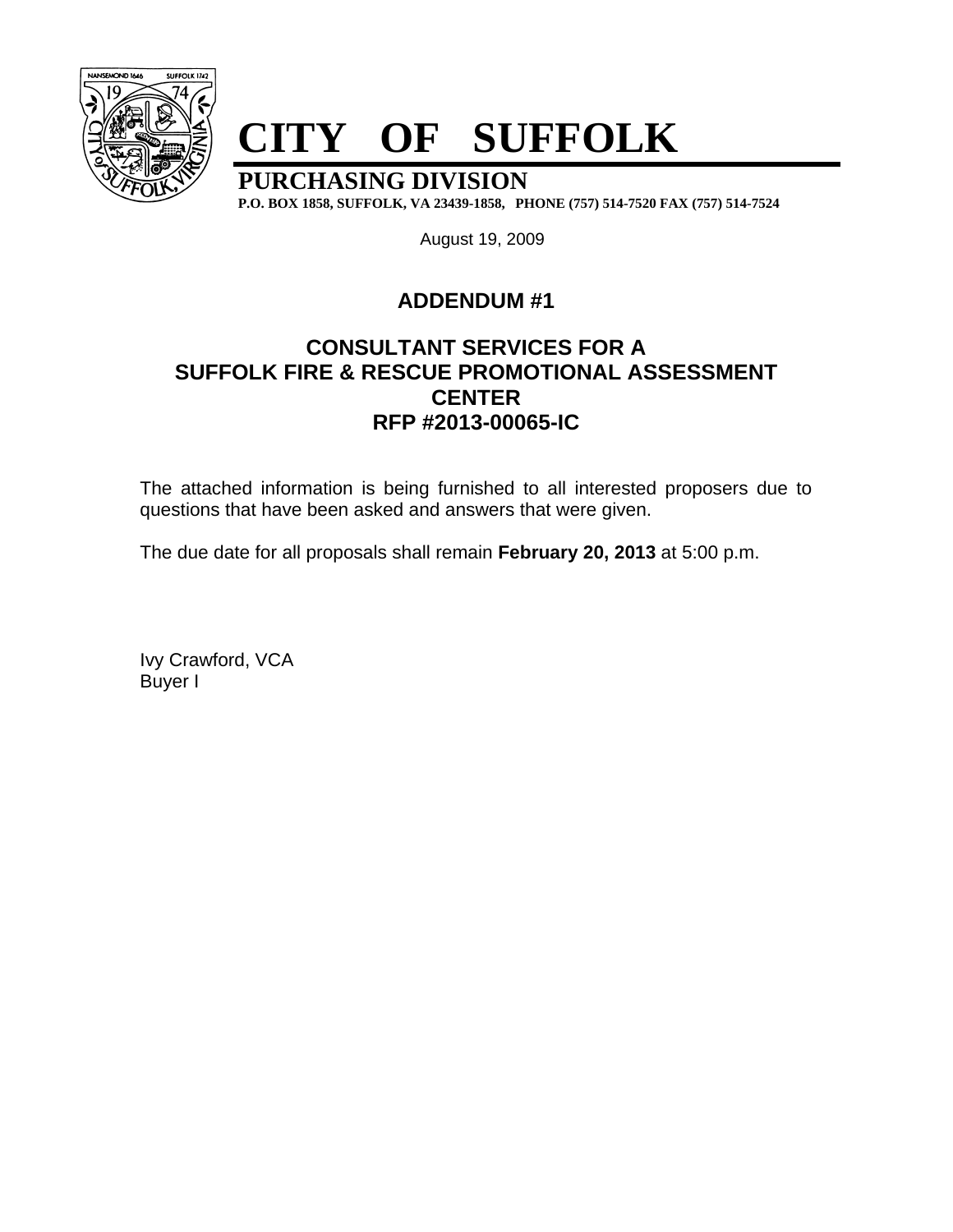### *Questions and Answers in regards to RFP 2013-00065-IC, Consultant Services for a Fire & Rescue Promotional Assessment Center.*

1. How many employees are in the Fire Department?

#### **A. 253**

- 2. How many are not administrative?
- **A. We have 4 office people, command staff of 5, Fire Marshal's Office staff of 5, and Training Staff of 4 for a total of 18. Six of these can take the promotional test.**
- 3. How many current Lieutenants are in the department?

#### **A. 30**

4. How many Captains are in the department?

#### **A. 18**

5. How many candidates typically go through the Lieutenant process?

#### **A. Last time 40**

6. How many candidates typically go through the Captain process?

#### **A. Last time 12**

7. Has there been a cut score for the written test in the past?

#### **A. No**

8. When is it desired that the processes be administered

#### **A. In the fall of the year**

9. Who was the previous vendor for these services?

#### **A. We have not contracted these services prior to this.**

10. How much did Suffolk, VA pay for each of the previous promotional processes for each rank?